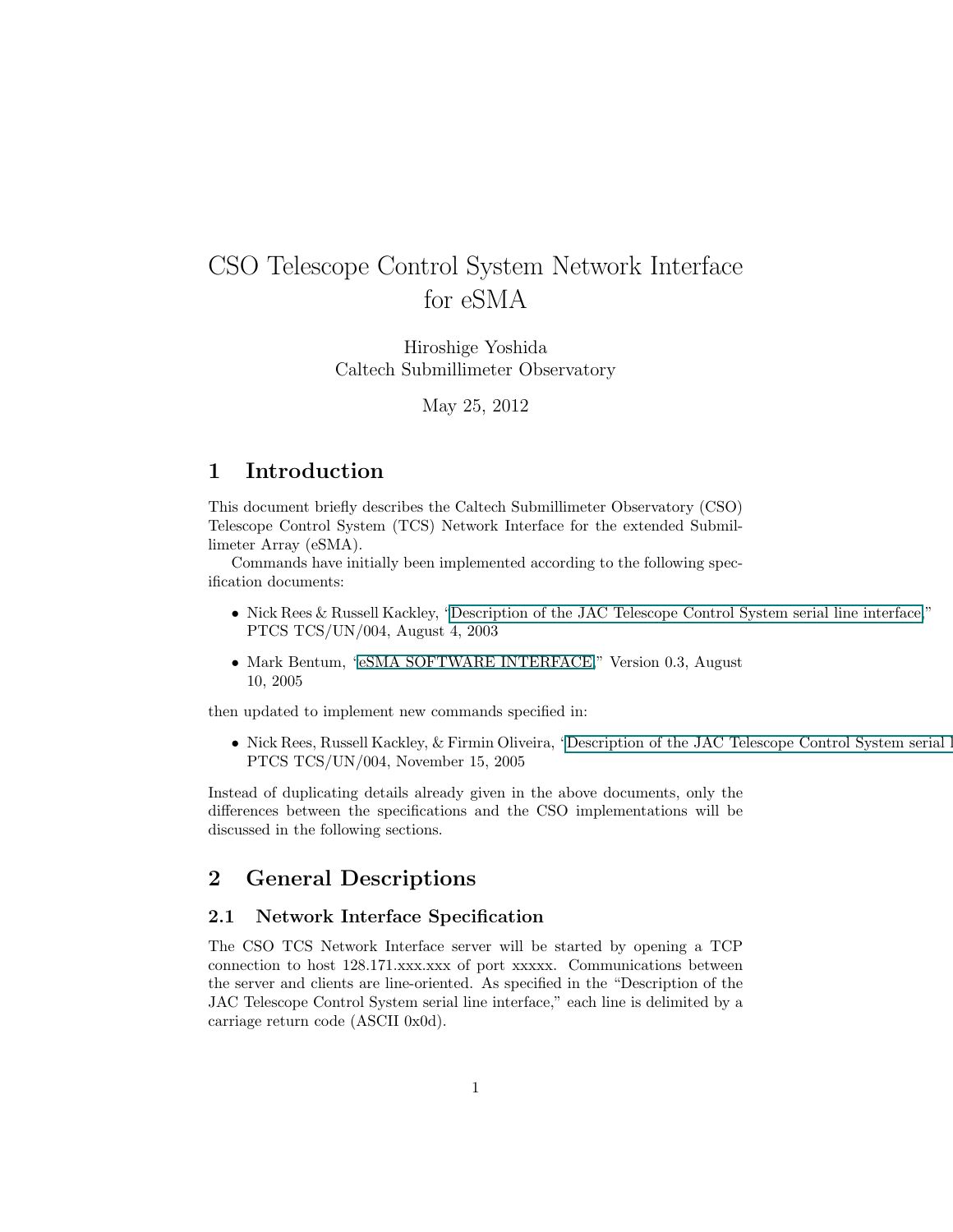### 2.2 Status Value

The CSO TCS Network Interface commands always return one of the following status values as the first item in a response line. The values 0—3 have been adopted from JAC's existing serial line interface code. The values 4—6 are CSOextensions. Some of newly added commands, specified in PTCS TCS/UN/004, November 15, 2005, have a conflicting status value convention (1 for success and 0 for otherwise). This issue must be resolved in a future update.

- SUCCESS  $(0)$  Indicates that the CSO TCS has successfully received all the commands sent by the CSO TCS Network Interface server. This does not necessarily mean the commands have successfully been executed nor completed.
- NOREPLY  $(1)$  Indicates communication error between the CSO TCS Network Interface server and various CSO telescope control subsystems.
- BADREPLY  $(2)$  Indicates that a value returned by the CSO TCS is invalid (e.g.,  $EL \leq 0$  for the airmass computation).
- BADLINE  $(3)$  Indicates that an input line is malformed (e.g., misspelled command name, wrong number of arguments, wrong argument type).
- NOTIMPLEMENTED  $(4)$  Indicates that requested feature is not implemented although it should be available for the CSO telescope.
- NOTAPPLICABLE  $(5)$  Indicates that requested feature is not applicable to the CSO telescope (thus not available).
- INTERNALERROR  $(6)$  Indicates that an unexpected event was occurred within the CSO TCS Network Interface server software.

#### 2.3 Coordinate System

Unless noted otherwise, the following coordinate systems are supported: MOUNT, OBS, AZEL, HADEC, APP, GAL, Bnnnn, Jnnnn, ICRF, ICRS and PLANET. ICRF and ICRS are equivalent to J2000. In some cases, MOUNT, OBS and AZEL coordinates are treated as if they are interchangable.

#### 2.4 Guide Telescope

A guide telescope is not yet operational.

# 3 Command Descriptions

# 3.1 AOFFSET

• Not implemented.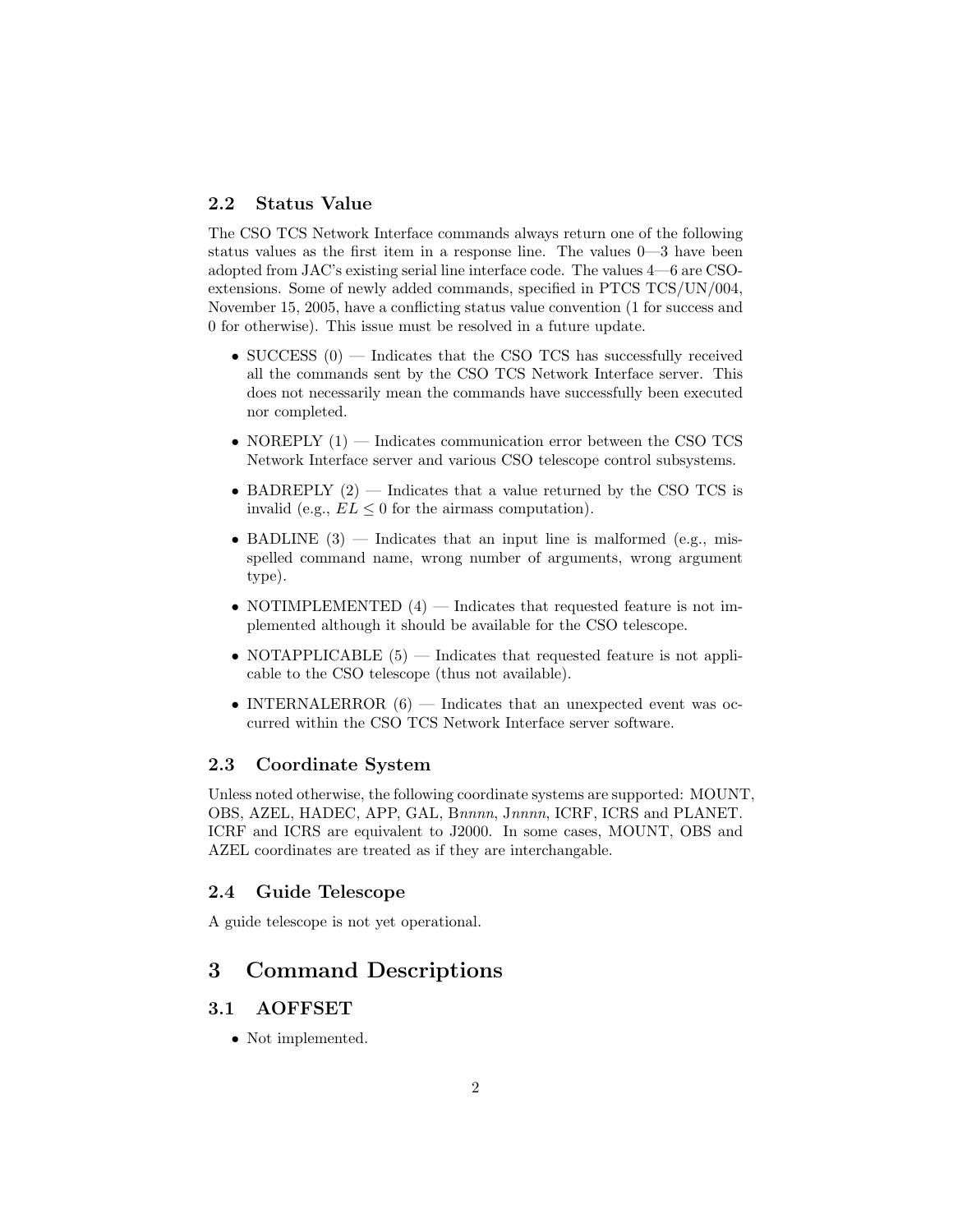#### 3.2 GET AIRMASS

- Telescope (mount) zenith distance is used to compute airmass.
- Plane parallel approximation.

#### 3.3 GET DEMAND

### 3.4 GET GUIDING

• Always returns FALSE.

#### 3.5 GET IMAGE SCALE

• Not implemented.

## 3.6 GET OBSERVATORY

#### 3.7 GET OFFSETS

• "Mapping" offsets are returned as demand values.

#### 3.8 GET STATE

- Time, airmass and telescope coordinates are obtained sequentially.
- TT is returned in place of TDB.
- State number is always zero.
- Telescope (mount) zenith distance is used to compute airmass.
- Plane parallel approximation for airmass.

#### 3.9 GET TEL BASE

• Target coordinates, offset by "Field" offsets, are returned.

#### 3.10 GET TIME

• TT is returned in place of TDB.

#### 3.11 NOD

• Not implemented.

#### 3.12 OFFSET

- "Mapping" offsets are used.
- AZEL and OBS coordinates are treated like MOUNT coordinates.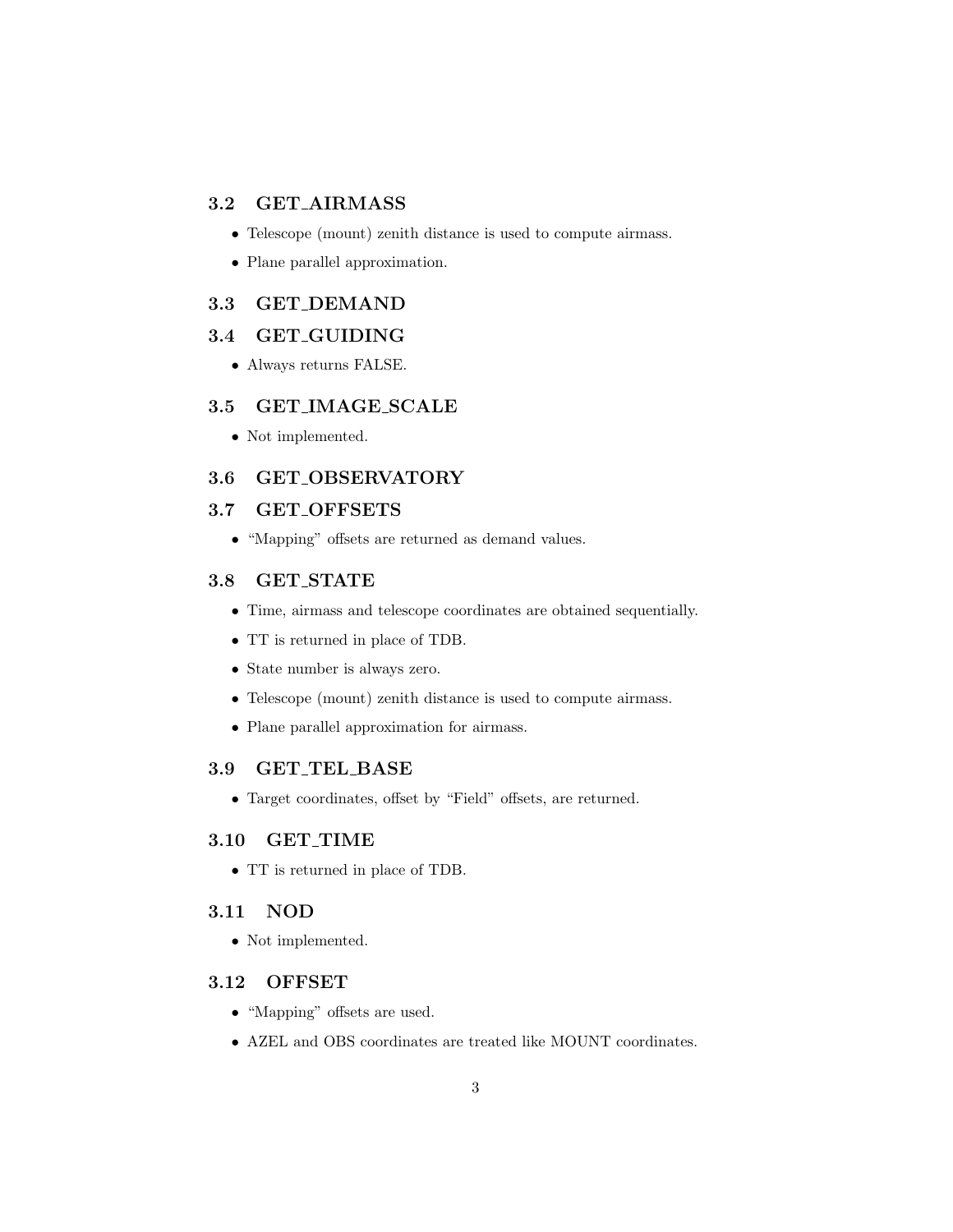#### 3.13 SET BASE HERE

- "Mapping" offsets are copied to "Field" offsets, then "mapping" offsets are zeroed.
- AZEL and OBS coordinates are treated like MOUNT coordinates.

# 3.14 SET GUIDING

• Fails if argument is TRUE.

# 3.15 SET TARGET

# 3.16 SET SLEW

- Only the combination of MAIN virtual telescope and NEXT target is supported.
- Only SHORTEST SLEW option is implemented.
- HADEC coordinate system is not supported.

### 3.17 TOFFSET

• Not applicable.

#### 3.18 XOFFSET

 $\bullet\,$  Not applicable.

#### 3.19 CHECK SDFOCUS

• Not implemented.

#### 3.20 CHECK SDPOINT

• Not implemented.

# 3.21 GET LOAD

- Receiver name argument is ignored.
- Ambient temperature is returned as hot load temperature and cold load temperature.